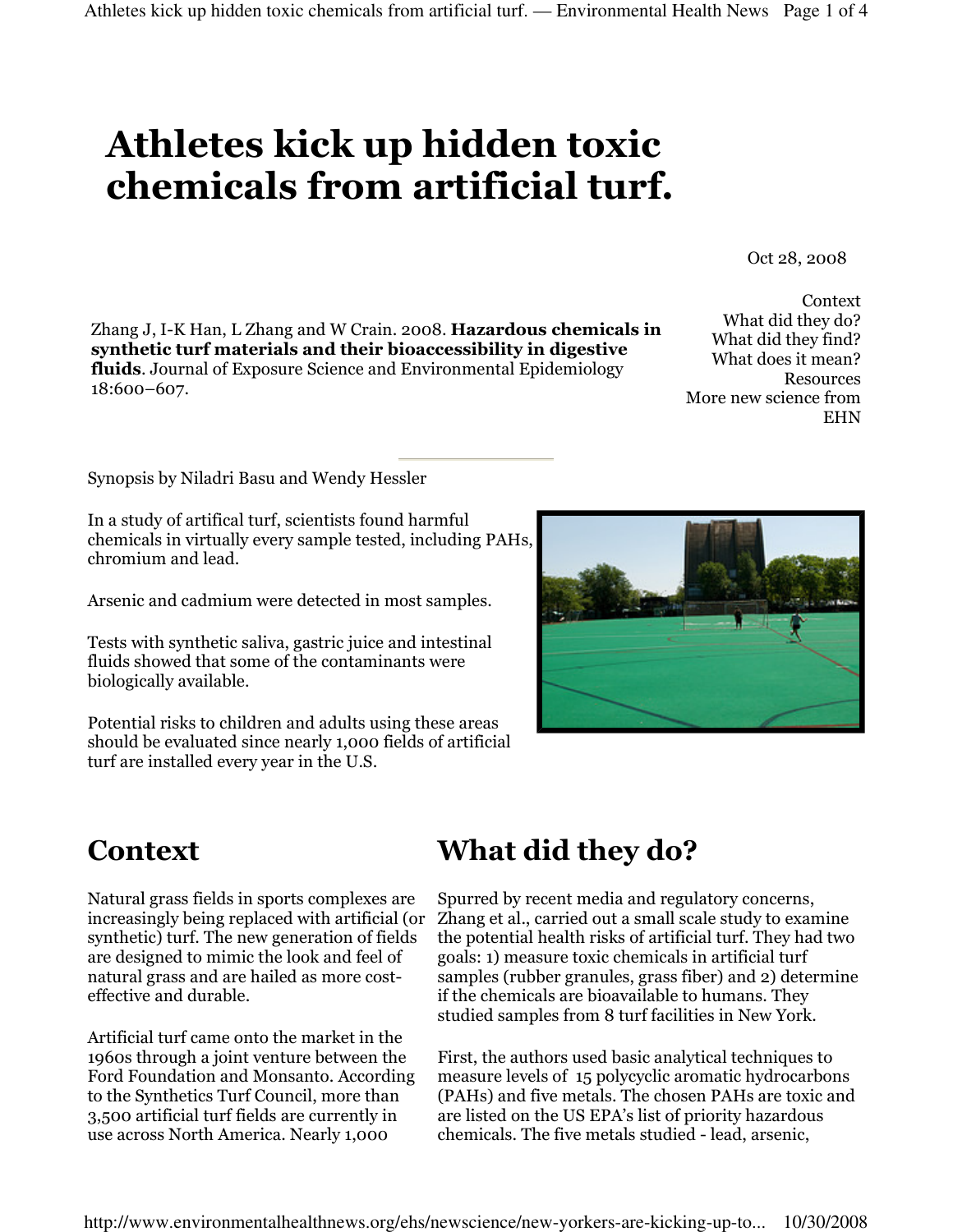fields are being newly installed every year. This amounts to more than 124 million square feet of new added turf to the landscape annually. Construction costs for each field range between \$400,000 and several millions of dollars.

To mimic the look and feel of natural grass, artificial turf is comprised of multiple product layers. Artificial 'grass blades' are made of recycled plastics and polymers that include polyethylene, polypropylene and nylon. Surfaces are filled with bits of recycled tires to provide a cushioned platform. These tire bits are usually less than 3 millimeters in diameter.

There is growing concern that some artificial fields are contaminated with toxic chemicals - including polycyclic aromatic hydrocarbons (PAHs) and metals - in the artificial grass blades or in the surface fill. The substances, which may end up in the air, on skin or in mouths, can pose a health risk through breathing or eating for children, athletes and others who use the fields.

Recent media articles have raised public awareness about the toxic chemicals found in artificial fields. Regulators in several states, including New York, New Jersey, California, Connecticut and Minnesota have started to take note and are taking steps to impose legislation that calls for additional testing and even outright removal of these fields.

health standards.

cadmium, chromium and zinc - are also harmful to people.

Second, the authors tested the turf and underlying materials for bioavailability. They placed pieces of both into synthetic saliva, gastric fluid and intestinal fluid to assess if the PAHs and metals would leave the materials if they were in mouths or swallowed by adults and children.

# What did they find?

PAHs were present in every sample tested. Levels of total-PAH approached 40 parts per million (ppm) in some samples. Levels of many PAHs exceeded healthbased standards for soil.

When assessed for bioavailability, none of the PAHs showed great mobility out of the materials and into the artificial body fluids. But, some levels of naphthalene, benzo(a)pyrene and benzo(ghi)perylene were detected.

In two samples analyzed for zinc, levels approached 10,000 ppm. Chromium and lead were detected in every sample. Arsenic and cadmium were detected in most samples. Chromium and lead exhibited bioavailability to humans.

## What does it mean?

The findings here support recent media and regulatory concerns that toxic chemicals exist in artificial turf and may pose a health risk to those using the fields. While it was a small-scale study, the scientists found high levels of toxic chemicals. In many cases, levels exceeded safe

Furthermore, many of these chemicals could migrate out of the field's materials and into people during digestion. It is likely that athletes playing and rolling on the fields could get the small bits in their mouths and swallow them. The authors did not characterize exposure through breathing contaminated air, dust and particles.

The toxic chemicals found in this study are known to harm human health. Exposure to PAHs can cause cancer. The metals studied are known to damage the brain, kidney, liver, skin and bladder.

Adults are not the only ones being exposed to the toxic chemicals. Children who play sports on the fields or those who accompany adults to practices or games and sit on the turf are likely at increased risk because they play on the ground and explore with their hands. Artificial turf is being installed at schools and parks where children will be in contact with the surfaces. Some people are even installing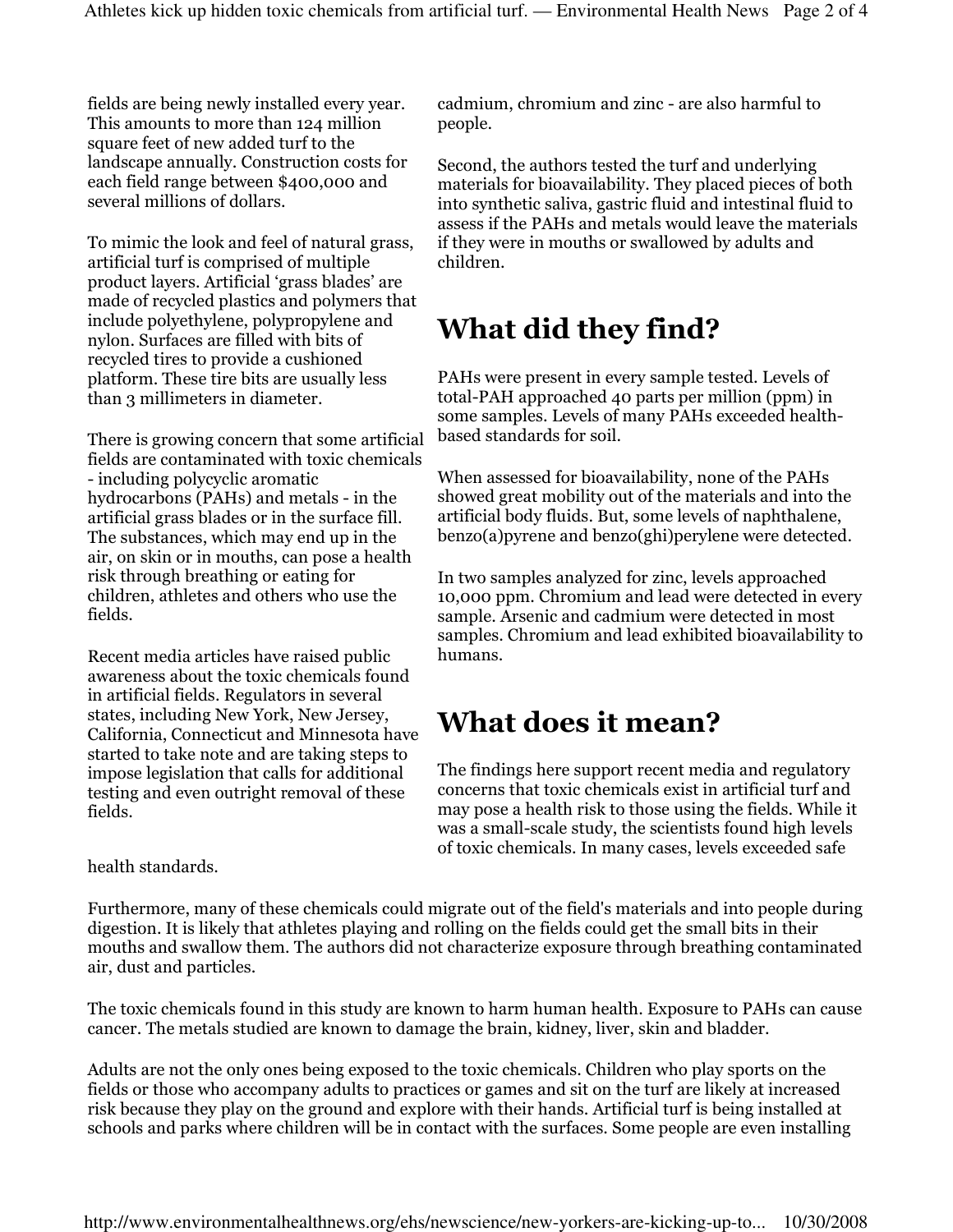artificial turf on their own home lawns.

Additionally, toxic chemicals in artificial turf may pollute the larger environment. Athletes and others who walk, sit or play on the turf can transfer the rubber granules, which can latch onto shoes and clothes, away from the fields and into vehicles and homes. Surface runoff can carry particles and leached chemicals off the fields to contaminate local rivers and streams. Older fields, which are now being replaced with newer surfaces, need to be disposed of properly.

Besides the toxic chemicals, there are further concerns that artificial turf enhances physical injury to athletes and promotes antibiotic resistance.

More research is needed to understand the extent of personal exposures, health consequences and environmental pollution associated with the burgeoning growth of artificial turf in cities and towns across North America.

#### **Resources**

Artificial turf: exposures to ground-up rubber tires. 2007. Environment and Human Health, Inc. Report

Claudio, L. 2008. Synthetic turf: health debate takes root. Environmental Health Perspectives 116:A116-122.

McCarthy, M and S Berkowitz. 2008. Artificial turf: health hazard? USA Today May 7.

Shapira, I. 2008. US investigates artificial turf's lead levels. Washington Post April 20:C04.

### Coverage of artificial turf health concerns

**Environmental Health News** 

Search

19 October **Rochester-area turf war: year-round** 

**playability vs. safety for athletes.** About 3,500 synthetic fields are in use nationwide at the high school, college and professional sports levels. But some maintain that artificial turf might be a danger due to lead and other toxic metals. Rochester Democrat and Chronicle, New York.

5 October **Turf's up: Despite drawbacks, artificial playing fields remain popular at local schools.** Excessive heat is an unfortunate side effect of these "field turf" artificial surfaces, which have become extremely popular among North County high schools in California. San Diego North County Times, California.

23 September **Portland keeps kids off field with high lead level.** Portland Public Schools is limiting access to an elementary school field with artificial turf as a precaution against lead. Associated Press.

22 September **Portland limits use of turf field at Rieke over lead concerns.** Portland Public Schools is limiting access to an artificial turf field often used by elementary school students after district tests showed levels of lead above some national recommendations. Portland Oregonian, Oregon.

21 September **School's turf field is safe to use.** State public health officials have told Salem-Keizer School District that the level of lead detected in West Salem High School's artificial-turf sports field is safe and no further action is needed. Salem Statesman Journal, Oregon.